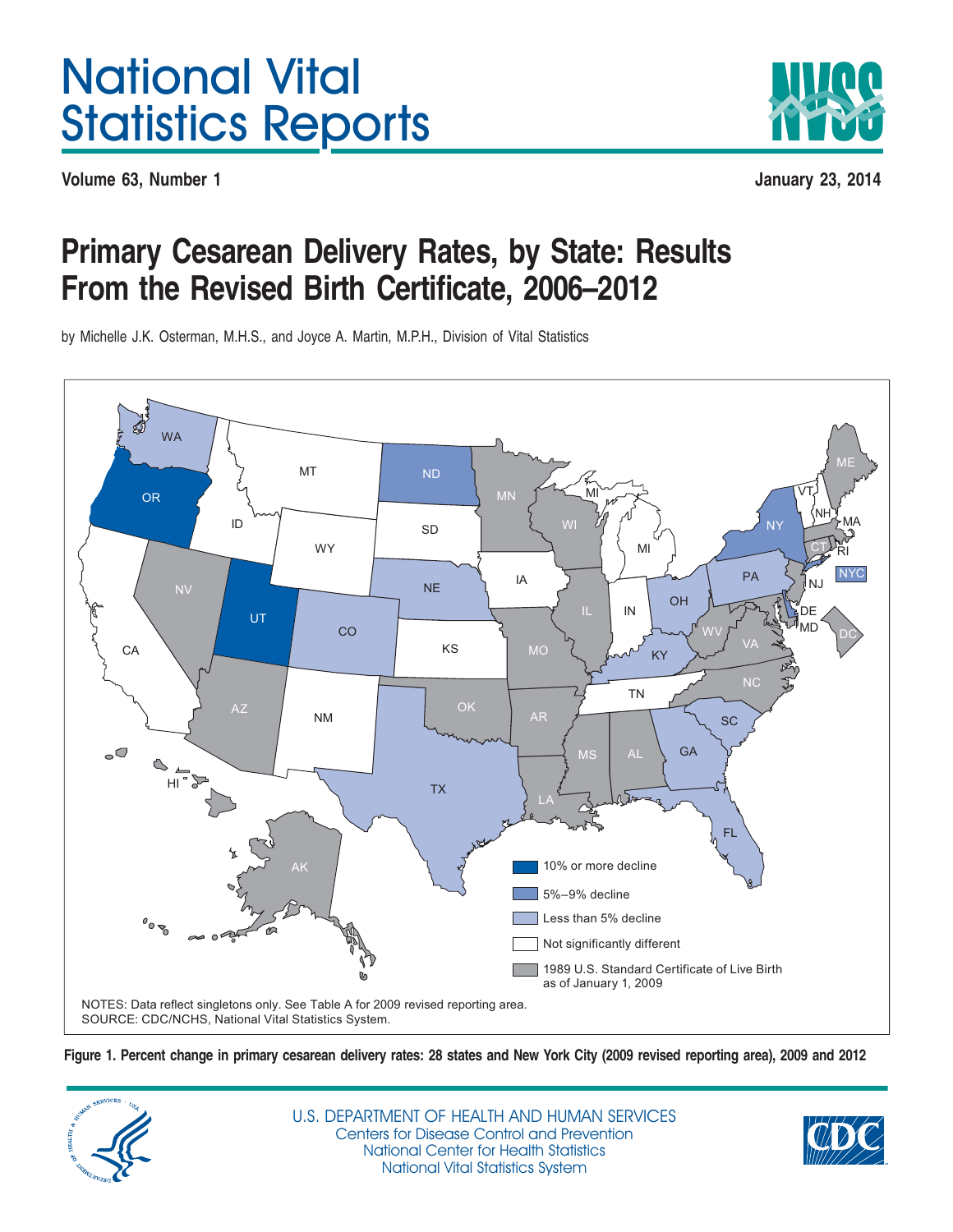# **Abstract**

*Objectives—*This report describes state-specific trends in primary cesarean delivery rates from 2006 through 2012 for reporting areas that implemented the 2003 U.S. Standard Certificate of Live Birth by January 1, 2006, and from 2009 through 2012 for reporting areas that implemented the 2003 revision by January 1, 2009. State-specific changes by gestational age are also explored.

*Methods—*Data for 2006–2012 are based on 100% of singleton births to residents of the reporting areas that implemented the 2003 birth certificate revision by January 1 of each year. Results are not generalizable to the entire United States—the reporting areas do not represent a random sample of U.S. births.

*Results—*The primary cesarean delivery rate for the 2006 reporting area (19 states) increased from 21.9% in 2006 to 22.4% in 2009, and then declined to 21.9% in 2012. For the 2009 reporting area (28 states and New York City), the primary cesarean rate declined from 22.1% to 21.5% during 2009–2012. Rates for 16 of 29 areas declined during 2009–2012; the remaining states were unchanged. By gestational age, state-specific primary cesarean delivery rates at 38 weeks declined for 18 of 29 areas from 2009 to 2012; few state-specific changes were observed at other gestational ages. The primary cesarean delivery rate for the 38 states, District of Columbia, and New York City that were using the revised certificate by January 1, 2012, was 21.5%. State-specific rates ranged from 12.5% (Utah) to 26.9% (Florida and Louisiana).

**Keyword:** gestational age

# **Introduction**

After 13 years of consecutive increases, the total U.S. cesarean delivery rate reached a high of 32.9% of all births in 2009, rising 60% from the most recent low of 20.7% in 1996 (1). The total cesarean delivery rate declined in 2010 to 32.8% and was stable for 2011 and 2012 (1,2). A recent report on the total cesarean delivery rate explored changes by gestational age for singleton births from 2009 through 2011 (3).

Cesarean delivery is abdominal surgery with short- and long-term risks and consequences, such as surgical complications, admission to neonatal intensive care, and higher costs, compared with vaginal delivery (4,5). Clinical guidelines aimed at reducing nonmedically indicated cesarean delivery and induction of labor under 39 completed weeks have recently been released by the American College of Obstetricians and Gynecologists (6,7). Efforts to reduce such births include initiatives at the state level to improve the quality of perinatal care, policy changes at the hospital level to disallow elective delivery prior to 39 weeks, and education of the public (8–14).

About 60% of cesarean deliveries are primary cesareans (a first cesarean delivery regardless of parity) (15). After a primary cesarean, a woman has only about a 10% chance of a vaginal birth for subsequent deliveries (15). Accordingly, efforts to reduce the overall cesarean delivery rate often focus on primary cesareans (16).

This report presents state-specific trends on primary cesarean delivery for states that had implemented the 2003 U.S. Standard

Certificate of Live Birth, with particular focus on changes from 2009 to 2012. State-specific changes in primary cesarean delivery by gestational age are also explored.

#### **Methods**

Information on primary cesarean delivery is reported on both the 2003 U.S. Standard Certificate of Live Birth (revised) and the 1989 U.S. Standard Certificate of Live Birth (unrevised). However, the format and wording of the ''method of delivery'' item on the revised standard certificate differs from that of the unrevised standard certificate; see [Technical](#page-8-0) Notes. As a result, data on primary cesarean delivery are not directly comparable between revisions. Only data based on the 2003 standard certificate are presented in this report (data on primary cesarean delivery based on the unrevised certificate are no longer available from the National Center for Health Statistics).

Data for 2006 and 2009 are based on 100% of births to residents of the reporting areas that implemented the 2003 U.S. Standard Certificate of Live Birth by January 1, 2006, and for 2009 and 2012 for reporting areas that implemented by January 1, 2009 (data in the [background](#page-9-0) Table on page 10 are based on 100% of births to residents of the reporting areas that implemented the 2003 revision by January 1 of each year during 2006–2012). Data for 2012 are based on 100% of births to residents of the 38 states, the District of Columbia, and New York City that implemented the 2003 revision as of January 1, 2012. Adoption of the 2003 revision by reporting areas has been staggered, that is, states implemented the 2003 revision in different years. [Table](#page-2-0) A shows the revised reporting areas for 2006, 2009, and 2012 (New York City and the state of New York are separate reporting areas and shown separately because they implemented the 2003 revision in different years). Counts for revised reporting areas include New York City and the District of Columbia. For more detail on the staggered implementation of the 2003 revision, see Table C in *User Guide to the 2012 Natality Public Use File* (17).

Because the revised reporting area for each year is not a random sample of births, the results presented in this report are not generalizable to the United States as a whole. Of note, the race and Hispanic origin distributions of births for the revised reporting areas, especially for each year from 2006 through 2011, are substantively different from those for the entire United States. In particular, Hispanic groups are overrepresented in the revised reporting area, whereas non-Hispanic white and non-Hispanic black are underrepresented. Further, the Hispanic population composition in the revised reporting area differs from that of the United States, with relatively more births to Mexican and Cuban women and fewer births to Puerto Rican and Central and South American women; see Table D in the user guide (17). Differences between the 2012 revised reporting area (38 states and the District of Columbia) and the United States in the distributions of births by maternal age, marital status, and infant characteristics, while generally statistically significant, are smaller.

Trend analysis of data on primary cesarean delivery is compromised by the changing composition of the revised reporting area. Accordingly, trend analysis for this report is accomplished by holding the 2006 and 2009 revised reporting areas constant across years. That is, trends based on the 19-state 2006 revised reporting area are shown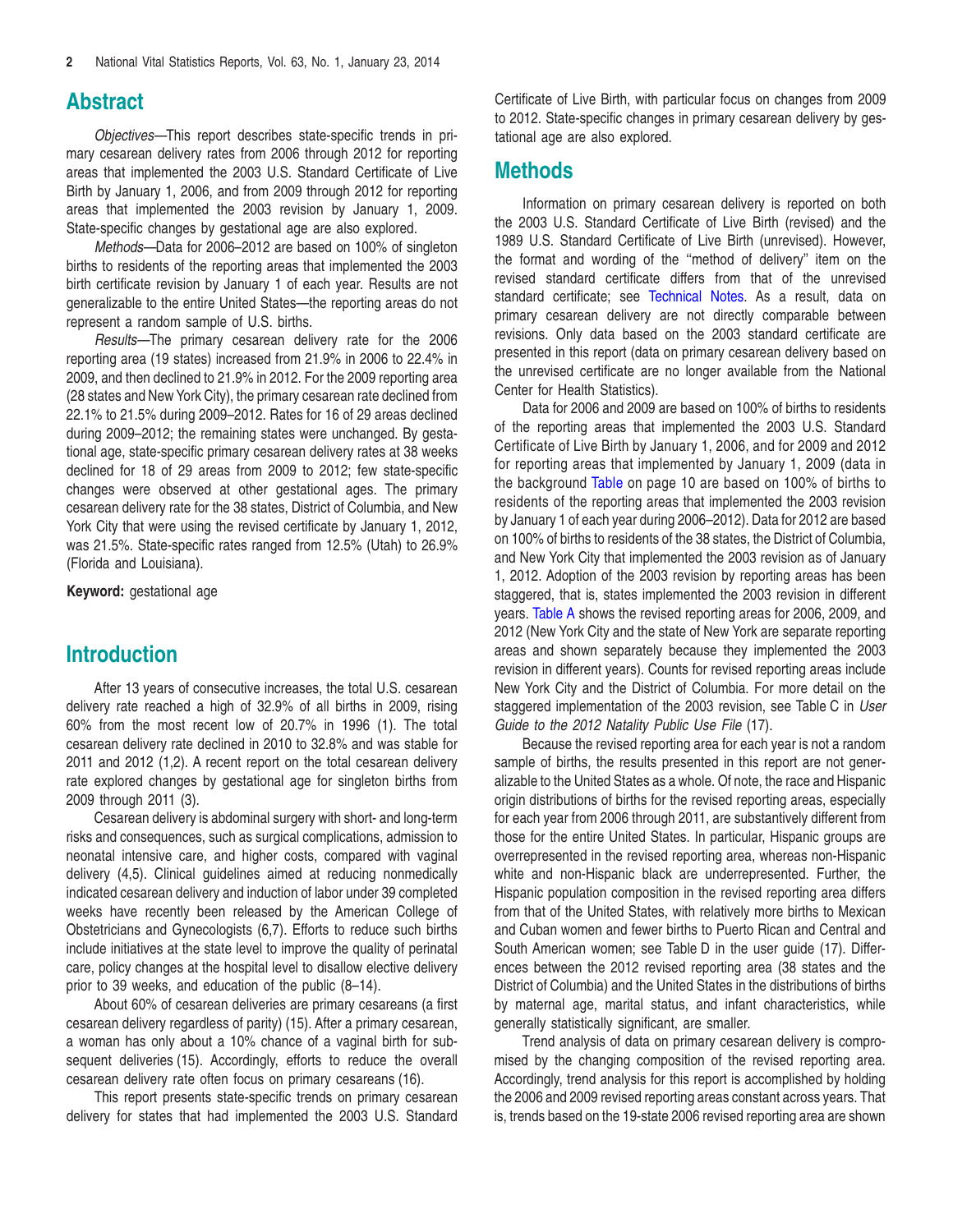<span id="page-2-0"></span>**Table A. Implementation of 2003 revision of U.S. Standard Certificate of Live Birth: Each state, New York City, and District of Columbia, 2006, 2009, and 2012**

|                                                     | Revised reporting area                                   |                                   |                           |  |  |  |  |
|-----------------------------------------------------|----------------------------------------------------------|-----------------------------------|---------------------------|--|--|--|--|
|                                                     | 2012                                                     | 2009                              | 2006                      |  |  |  |  |
| Area                                                | 38 states.<br>New York City, and<br>District of Columbia | 28 states<br>and<br>New York City | 19 states <sup>1</sup>    |  |  |  |  |
| Percentage of all U.S. births                       | 86                                                       | 66                                | 48                        |  |  |  |  |
| California<br>$\ldots$                              | Χ                                                        | Χ                                 | Χ                         |  |  |  |  |
| Colorado                                            | Χ                                                        | Χ                                 | .                         |  |  |  |  |
| Delaware                                            | Χ                                                        | Χ                                 | χ                         |  |  |  |  |
| District of Columbia                                | Χ                                                        | .                                 | .                         |  |  |  |  |
| Florida                                             | Χ                                                        | Χ                                 | Χ                         |  |  |  |  |
|                                                     | Χ                                                        | Χ                                 |                           |  |  |  |  |
| Georgia                                             |                                                          |                                   | .                         |  |  |  |  |
| Idaho<br>.                                          | Χ                                                        | Χ                                 | Χ                         |  |  |  |  |
| Illinois $\ldots \ldots \ldots \ldots \ldots$       | Χ                                                        | .                                 | $\ddot{\phantom{0}}$      |  |  |  |  |
| Indiana.                                            | Χ                                                        | Χ                                 | $\ddot{\phantom{0}}$      |  |  |  |  |
| $lowa \dots \dots \dots \dots \dots \dots$          | Χ                                                        | Χ                                 | $\ddot{\phantom{0}}$      |  |  |  |  |
| Kansas.                                             | χ                                                        | Χ                                 | Χ                         |  |  |  |  |
| Kentucky                                            | Χ                                                        | Χ                                 | χ                         |  |  |  |  |
| Louisiana $\ldots$ , $\ldots$ , $\ldots$ , $\ldots$ | χ                                                        | .                                 |                           |  |  |  |  |
| Maryland.                                           | Χ                                                        | .                                 |                           |  |  |  |  |
| Massachusetts                                       | χ                                                        | .                                 |                           |  |  |  |  |
| Michigan                                            | Χ                                                        | Χ                                 |                           |  |  |  |  |
| Minnesota                                           | Χ                                                        | .                                 |                           |  |  |  |  |
| Missouri                                            | Χ                                                        | .                                 |                           |  |  |  |  |
| Montana                                             | Χ                                                        | Χ                                 |                           |  |  |  |  |
| Nebraska                                            | Χ                                                        | Χ                                 | Χ                         |  |  |  |  |
| Nevada                                              | Χ                                                        |                                   |                           |  |  |  |  |
| New Hampshire                                       | Χ                                                        | .<br>Χ                            | Χ                         |  |  |  |  |
|                                                     |                                                          |                                   |                           |  |  |  |  |
| New Mexico                                          | Χ                                                        | Χ                                 |                           |  |  |  |  |
| New York <sup>1</sup><br>.                          | Χ                                                        | Χ                                 | X                         |  |  |  |  |
| New York City                                       | Χ                                                        | Χ                                 |                           |  |  |  |  |
| North Carolina                                      | Χ                                                        | .                                 |                           |  |  |  |  |
| North Dakota                                        | χ                                                        | Χ                                 | Χ                         |  |  |  |  |
| Ohio                                                | Χ                                                        | Χ                                 | Χ                         |  |  |  |  |
| Oklahoma                                            | Χ                                                        | .                                 |                           |  |  |  |  |
| Oregon.                                             | Χ                                                        | Χ                                 |                           |  |  |  |  |
| Pennsylvania                                        | Χ                                                        | Χ                                 | Χ                         |  |  |  |  |
| South Carolina                                      | Χ                                                        | Χ                                 | Χ                         |  |  |  |  |
| South Dakota                                        | Χ                                                        | Χ                                 | Χ                         |  |  |  |  |
| Tennessee                                           | Χ                                                        | Χ                                 | Χ                         |  |  |  |  |
| Texas.                                              | Χ                                                        | Χ                                 | Χ                         |  |  |  |  |
| <u> Utah</u>                                        | Χ                                                        | Χ                                 |                           |  |  |  |  |
| Vermont                                             | Χ                                                        | χ                                 | $\ddot{\phantom{0}}$<br>Χ |  |  |  |  |
|                                                     | Χ                                                        | Χ                                 | Χ                         |  |  |  |  |
| Washington                                          |                                                          |                                   |                           |  |  |  |  |
| Wisconsin                                           | Χ                                                        | Ϋ.                                | $\ddot{\phantom{0}}$      |  |  |  |  |
| $Wy$ oming $\ldots \ldots \ldots \ldots$            | X                                                        | Χ                                 | Χ                         |  |  |  |  |

. . . Category not applicable.

1 Excludes New York City.

SOURCE: CDC/NCHS, National Vital Statistics System.

for 2006, 2009, and 2012, and trends based on the 2009 reporting area (28 states and New York City) are shown for 2009 and 2012 [\(Table](#page-3-0) B). Primary cesarean rates are also shown for each of the individual reporting areas (and each state) for each year during 2006–2012 in the ba[ckground](#page-9-0) Table on page 10.

This report focuses on singleton births, which make up the bulk of all newborns (97% in 2012) (1).Multiple births are excluded because of the much higher likelihood of cesarean delivery (2.5 times higher) compared with singletons.

Results are shown by gestational age (completed weeks), which is primarily determined by the interval between the first day of the mother's last normal menstrual period (LMP) and the date of birth.

Where LMP is missing or inconsistent with birthweight, the clinical or obstetric estimate of gestation is substituted.

All differences noted in the text are statistically significant at the 0.05 level (4), unless otherwise specified.

# **Results**

#### **Trends in primary cesarean delivery**

In 2006, the total primary cesarean delivery rate for the 19-state revised reporting area was 21.9%. Rates ranged from 14.5% in Idaho to 26.2% in Florida [\(Table](#page-3-0) B). The total primary cesarean rate for the 2006 revised reporting area (19 states) increased 2%, to 22.4%, in 2009 [\(Table](#page-3-0) B). From 2006 to 2009, rates for 9 of the 19 states increased an average of more than 7% (ranging from a 3% increase in California to a 14% increase in Delaware). Rates for three states (New York, South Dakota, and Tennessee) decreased from 2006 to 2009. The remaining seven states had no significant change in primary cesarean rates during this time. From 2009 to 2012, the primary cesarean delivery rate for the 2006 19-state revised reporting area decreased 2%, returning to the 2006 level of 21.9%. Rates for 11 of the 19 states declined from 2009 to 2012; rates for the 8 remaining states were not significantly different in 2012 than in 2009.

In 2009, the total primary cesarean rate for the 2009 revised reporting area (28 states and New York City) was 22.1%, with statespecific rates ranging from 14.7% (Utah) to 27.5% (Florida). From 2009 to 2012, the rate of primary cesarean delivery for the 2009 revised reporting area declined 3%, from 22.1% to 21.5%. Rates decreased for 16 of the 29 reporting areas [\(Figure](#page-0-0) 1); no area reported increases in primary cesareans over this period. Rates for Delaware, New York, New York City, North Dakota, and Oregon decreased by 5%–10% from 2009 to 2012; the rate for Utah decreased by 15%.

Although significant declines were observed for total 2006 and 2009 revised reporting area rates and for many state-specific rates between 2009 and 2012, the pace of the decline has slowed. Among the 19 revised reporting areas in 2009, 13 state rates declined from 2009 to 2010 compared with 2 for 2011 to 2012 [\(Table](#page-4-0) C). Further, rates for 16 states remained unchanged from 2009 to 2010 compared with 24 (out of 29) that held steady from 2011 to 2012 (see the ba[ckground](#page-9-0) Table on page 10 for state-specific primary cesarean delivery rates and changes for each year during 2006–2012).

#### **Trends by gestational age**

Changes in primary cesarean rates varied by gestational age for 2009–2012. For the 2009 revised reporting area (28 states and New York City), overall primary cesarean delivery rates declined for all gestational ages (each week from 37 through 41 weeks, and 42 or more weeks), except births under 37 weeks (Detailed Table). However, at the state level, the only change supported by a majority of states was for births at 38 weeks of gestation: 18 of the 29 reporting areas reported lower primary cesarean delivery rates among births at 38 weeks in 2012 than in 2009. Primary cesarean delivery rates at 38 weeks declined an average of 10% for these 18 reporting areas, ranging from 5% (Michigan) to 18% (Utah) [\(Figure](#page-4-1) 2).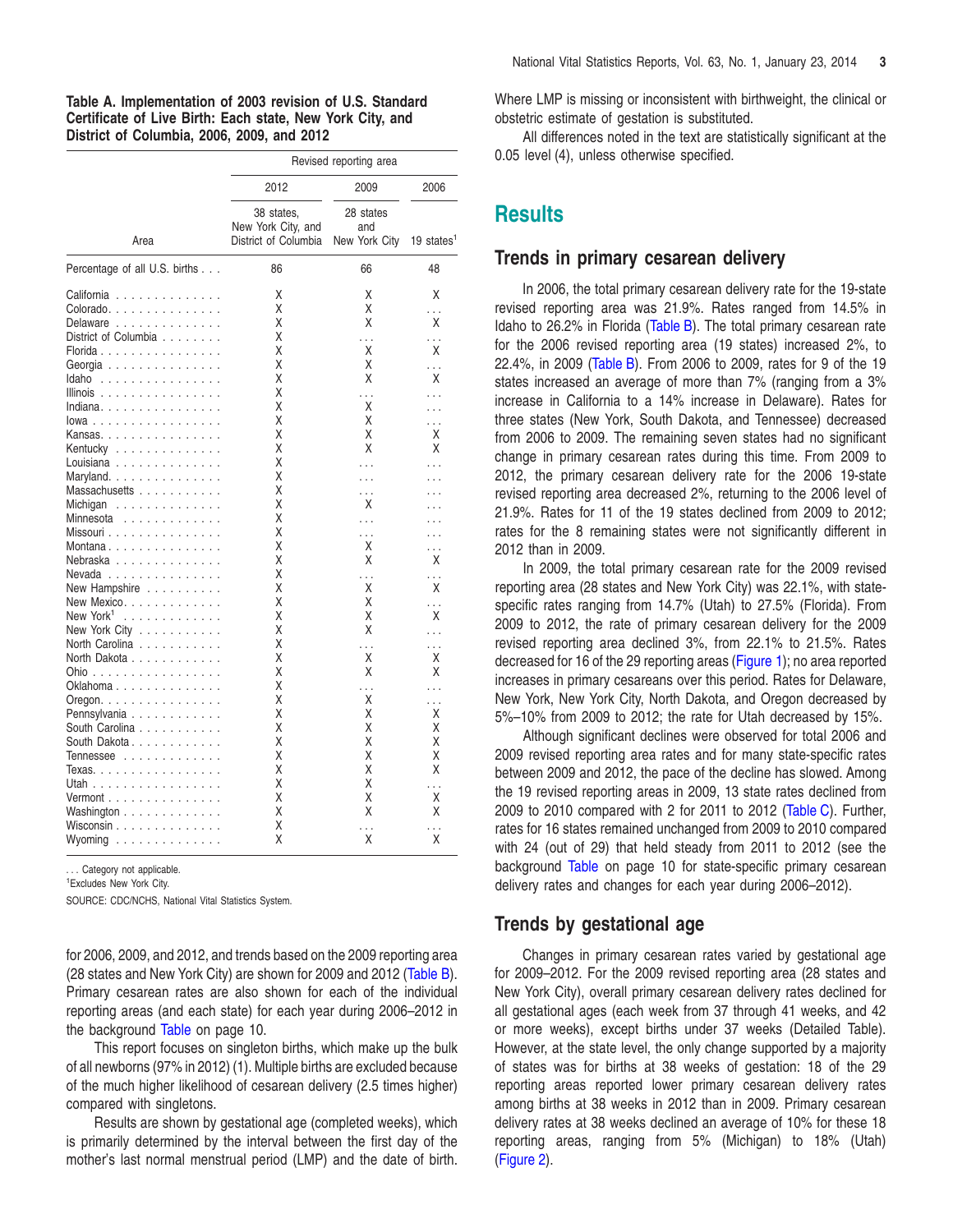<span id="page-3-0"></span>Table B. Primary cesarean delivery among singleton births, by state: 28 states and New York City, 2006, 2009, and 2012, and **percent change, 2006–2009 and 2009–2012**

|                                    | Percent <sup>1</sup><br>Percent change |                      |                      |           |                      |
|------------------------------------|----------------------------------------|----------------------|----------------------|-----------|----------------------|
| Area                               | 2012                                   | 2009                 | 2006                 | 2009-2012 | 2006-2009            |
| Total:                             |                                        |                      |                      |           |                      |
| 2006 reporting area <sup>2</sup> . | 21.9                                   | 22.4                 | 21.9                 | $-2$      | $\overline{2}$       |
| 2009 reporting area <sup>3</sup> . | 21.5                                   | 22.1                 | .                    | $-3$      | $ -$                 |
| 2012 reporting area <sup>4</sup> . | 21.5                                   | $\sim$ $\sim$ $\sim$ | $  -$                | $- - -$   | .                    |
| California                         | 19.8                                   | 19.9                 | 19.3                 | $^\star$  | 3                    |
|                                    | 17.4                                   | 17.9                 | $\sim$ $\sim$ $\sim$ | $-3$      | $\sim$ $\sim$ $\sim$ |
| Delaware                           | 20.9                                   | 22.4                 | 19.6                 | $-7$      | 14                   |
|                                    | 24.9                                   | $\sim$ $\sim$ $\sim$ | $\sim$ $\sim$ $\sim$ | .         | $\sim$ $\sim$ $\sim$ |
|                                    | 26.9                                   | 27.5                 | 26.2                 | $-2$      | 5                    |
|                                    | 22.7                                   | 23.6                 | $\sim$ $\sim$ $\sim$ | $-4$      | .                    |
|                                    | 14.7                                   | 14.9                 | 14.5                 | $^\star$  | $\star$              |
|                                    | 20.8                                   | $\sim$ $\sim$ $\sim$ | $\sim$ $\sim$ $\sim$ |           |                      |
|                                    | 20.7                                   | 21.0                 | $  -$                |           |                      |
| $lowa.$                            | 19.3                                   | 19.3                 | $\sim$ $\sim$ $\sim$ |           |                      |
|                                    | 19.0                                   | 19.4                 | 19.8                 |           |                      |
| Kentucky                           | 24.2                                   | 25.1                 | 25.2                 | $-4$      |                      |
|                                    | 26.9                                   | $\sim$ $\sim$ $\sim$ | $\sim$ $\sim$ $\sim$ | - - -     | - - -                |
|                                    | 24.2                                   | $ -$                 | $  -$                |           | .                    |
|                                    | 21.7                                   | $\sim$ $\sim$ $\sim$ | $\sim$ $\sim$ $\sim$ | .         | .                    |
|                                    | 22.4                                   | 22.6                 | $\sim$ $\sim$ $\sim$ | $\star$   | - - -                |
|                                    | 18.0                                   | $\sim$ $\sim$ $\sim$ | $\sim$ $\sim$ $\sim$ | .         | .                    |
|                                    | 21.4                                   | $\sim$ $\sim$ $\sim$ | $  -$                | - - -     | .                    |
|                                    |                                        |                      | $  -$                |           | .                    |
|                                    | 20.8                                   | 21.2<br>20.2         | 18.5                 | -4        | 9                    |
|                                    | 19.4                                   | $\ddotsc$            | $\omega \sim \omega$ |           |                      |
|                                    | 23.5                                   |                      |                      | $\star$   | $\star$              |
|                                    | 21.0                                   | 21.2                 | 21.6                 |           |                      |
|                                    | 17.3                                   | 17.0                 | $\ddotsc$            |           |                      |
|                                    | 22.0                                   | 23.3                 | 25.0                 | $-6$      | $-7$                 |
|                                    | 23.2                                   | 25.3                 | $  -$                | $-8$      |                      |
|                                    | 21.3                                   | $\sim$ $\sim$ $\sim$ | $\sim$ $\sim$ $\sim$ | .         |                      |
|                                    | 17.9                                   | 19.3                 | 18.5                 | $-7$      |                      |
|                                    | 19.8                                   | 20.6                 | 20.6                 | $-4$      |                      |
|                                    | 21.2                                   | $\sim$ $\sim$ $\sim$ | $\sim$ $\sim$ $\sim$ | .         |                      |
|                                    | 18.2                                   | 20.2                 | $\sim$ $\sim$ $\sim$ | $-10$     |                      |
| Pennsylvania                       | 21.1                                   | 21.7                 | 20.8                 | $-3$      | $\overline{4}$       |
|                                    | 24.3                                   | 25.0                 | 23.0                 | $-3$      | 9                    |
|                                    | 15.6                                   | 16.3                 | 17.9                 | $^\star$  | -9                   |
|                                    | 23.0                                   | 23.3                 | 24.1                 | $^\star$  | $-3$                 |
|                                    | 23.8                                   | 24.3                 | 23.3                 | $-2$      | $\overline{4}$       |
|                                    | 12.5                                   | 14.7                 | $\sim$ $\sim$ $\sim$ | $-15$     | .                    |
|                                    | 18.2                                   | 19.1                 | 17.4                 | $^\star$  | 10                   |
|                                    | 19.5                                   | 20.2                 | 20.4                 | $-3$      | $\star$              |
|                                    | 17.0                                   | $\sim$ $\sim$ $\sim$ | $\sim$ $\sim$ $\sim$ |           | .                    |
|                                    | 18.5                                   | 18.2                 | 16.7                 | $\star$   | 9                    |

- - - Data not available; data reported using 1989 U.S. Standard Certificate of Live Birth.

\* Percent change not significant at  $p = 0.05$ .

1 Primary cesarean rate is the number of births to women having a cesarean delivery per 100 births to women without a previous cesarean.

2 19 states.

3 28 states and New York City.

4 38 states, District of Columbia, and New York City.

5 Excludes New York City.

NOTE: Data exclude 12 states (not listed) for which method of delivery data are based on the 1989 revision of the U.S. Standard Certificate of Live Birth as of January 1, 2012; data on primary cesaeran delivery are not comparable with data based on the 2003 revision of the U.S. Standard Certificate of Live Birth.

SOURCE: CDC/NCHS, National Vital Statistics System.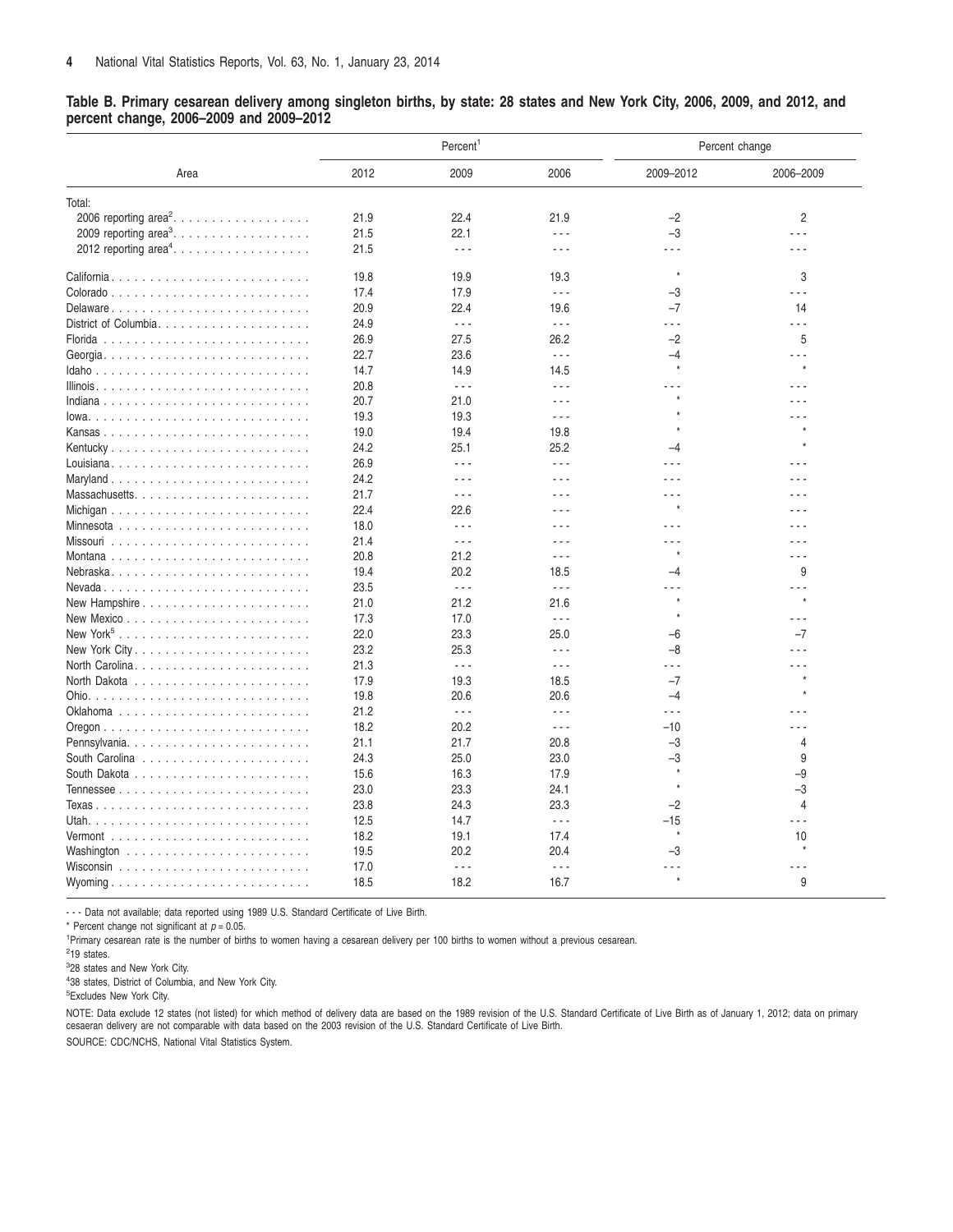<span id="page-4-0"></span>

|                                                                 |        | Number of reporting areas <sup>2</sup> |         |
|-----------------------------------------------------------------|--------|----------------------------------------|---------|
| Change in rate <sup>1</sup>                                     | 2012   | 2011                                   | 2010    |
|                                                                 | 29     | 29                                     | 29      |
| Higher than previous year<br>Lower than previous year. $\ldots$ | 3<br>2 |                                        | 0<br>13 |
| No change from previous year                                    | 24     | 20                                     | 16      |

1 Primary cesarean rate is the number of births to women having a cesarean delivery per 100 births to women without a previous cesarean.

<sup>2</sup>The 2009 revised reporting area includes California, Colorado, Delaware, Florida, Georgia, Idaho, Indiana, Iowa, Kansas, Kentucky, Michigan, Montana, Nebraska, New Hampshire, New Mexico, New York, New York City, North Dakota, Ohio, Oregon, Pennsylvania, South Carolina, South Dakota, Tennessee, Texas, Utah, Vermont, Washington, and Wyoming.

NOTE: See background Table on page 10 for state-specific primary cesarean delivery rates and changes for each year from 2006 through 2012.

SOURCE: CDC/NCHS, National Vital Statistics System.

#### **Primary cesarean delivery rates in 2012**

The primary cesarean delivery rate for the 2012 revised reporting area (38 states, District of Columbia, and New York City) was 21.5%. That is, more than one out of five births to women without a previous cesarean delivery were delivered by cesarean. Primary cesarean delivery rates varied by state, ranging from 12.5% in Utah to 26.9% in Florida and Louisiana [\(Table](#page-3-0) B and [Figure](#page-5-0) 3).

### **Summary**

Overall, primary cesarean delivery rates for the 19 states that implemented the revised birth certificate by 2006 increased from 2006 to 2009 and then declined from 2009 to 2012. Rates also declined during 2009–2012 for the total 2009 revised reporting area (28 states and New York City). Rates for 16 of 29 reporting areas were lower in 2012 than in 2009, but were unchanged for the remaining 13 areas. By gestational age, state-specific primary cesarean delivery rates at 38 weeks declined for 18 of 29 reporting

<span id="page-4-1"></span>

Figure 2. Percent change in primary cesarean delivery rates at 38 weeks: 28 states and New York City (2009 revised reporting **area), 2009 and 2012**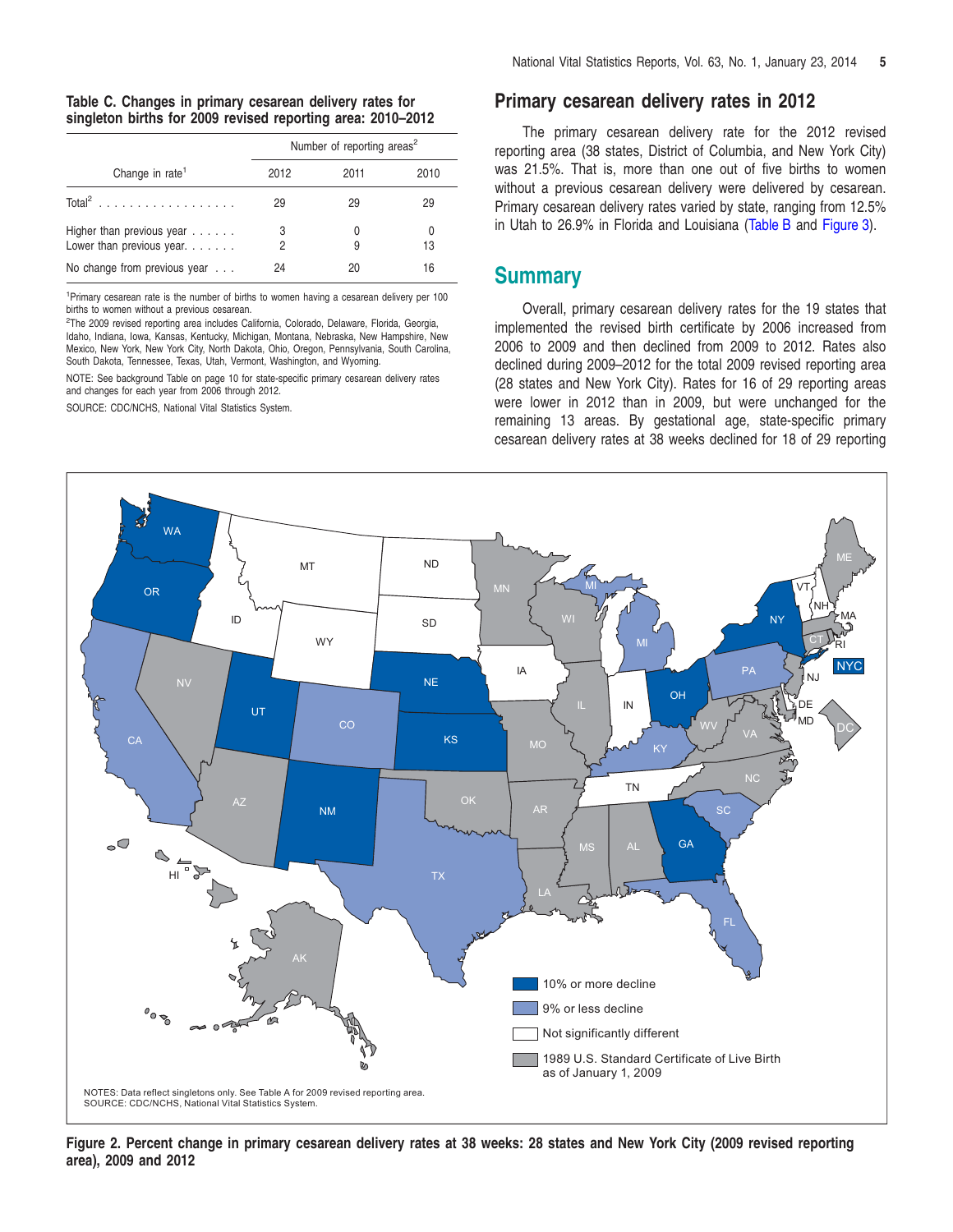<span id="page-5-0"></span>

Figure 3. Primary cesarean delivery rates, by state: 38 states, New York City, and District of Columbia (2012 revised reporting **area), 2012**

areas from 2009 to 2012; few state-specific changes in primary cesarean rates were observed among other gestational ages. The primary cesarean delivery rate for the 2012 revised reporting area (38 states, District of Columbia, and New York City) was 21.5%. State-specific 2012 rates ranged from 12.5% in Utah to 26.9% in Florida and Louisiana.

# **References**

- 1. Martin JA, Hamilton BE, Ventura SJ, et al. Births: Final data for 2011. National vital statistics reports; vol 62 no 1. Hyattsville, MD: National Center for Health Statistics. 2013.
- 2. Martin JA, Hamilton BE, Osterman MJK, et al. Births: Final data for 2012. National vital statistics reports; vol 62 no 9. Hyattsville, MD: National Center for Health Statistics. 2013.
- 3. Osterman MJK, Martin JA. Changes in cesarean delivery rates by gestational age: United States, 1996–2011. NCHS data brief, no 124. Hyattsville, MD: National Center for Health Statistics. 2013.
- 4. Agency for Healthcare Research and Quality. HCUPnet. Rockville, MD: Healthcare Cost and Utilization Project. 2005. Available from: http://www.ahrq.gov/research/data/hcup/index.html.
- 5. Declerca E, Barger M, Cabral HJ, Evans SR, Kotelchuck M, Simon C, et al. Maternal outcomes associated with planned primary cesarean births compared with planned vaginal births. Obstet Gynecol 109(3):669–77. 2007.
- 6. American College of Obstetricians and Gynecologists. Cesarean delivery on maternal request. ACOG Committee Opinion No. 394. Obstet Gynecol 110(6):1501. 2007.
- 7. American College of Obstetricians and Gynecologists. Induction of labor. ACOG Practice Bulletin No. 107. Obstet Gynecol 114(2): 386–97. 2009.
- 8. Main E, Oshiro B, Chagolla B, Bingham D, Dang-Kilduff L, Kowalewski L. Elimination of non-medically indicated (elective) deliveries before 39 weeks gestational age. California Maternal Quality Care Collaborative toolkit developed with March of Dimes under contract 08–85012 with California Department of Public Health, Maternal, Child and Adolescent Health Division. 2010.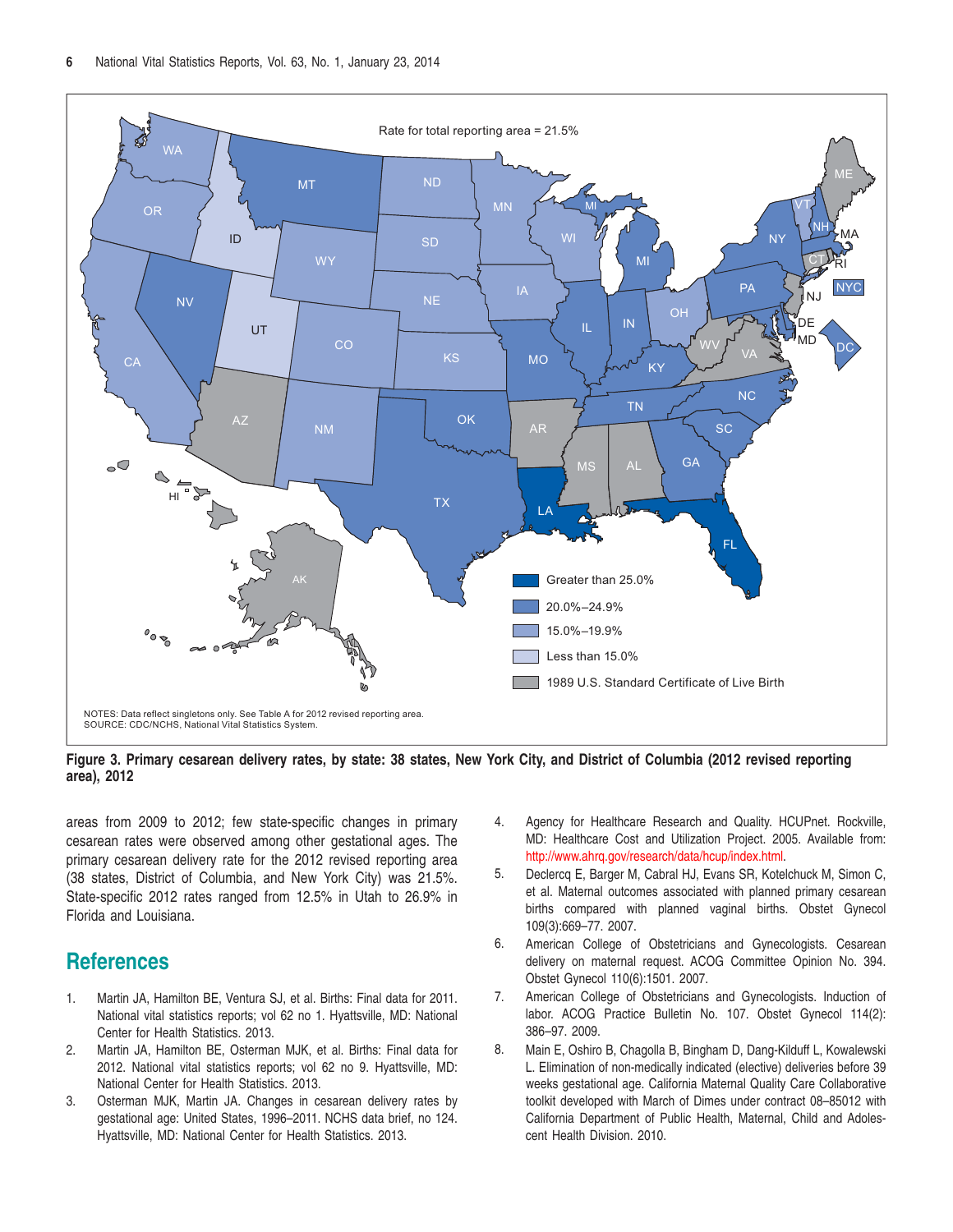- 9. Florida Perinatal Quality Collaborative. Think 39 weeks! Healthy babies are worth the wait. Available from: [http://www.39weeksfl.com/](www.39weeksfl.com/) [Accessed October 23, 2012].
- 10. The Ohio Perinatal Quality Collaborative Writing Committee. A statewide initiative to reduce inappropriate scheduled births at 36<sup>0/7</sup>-38<sup>6/7</sup> weeks' gestation. Am J Obstet Gynecol 202(3):243.e1–8. 2010.
- 11. American College of Obstetricians and Gynecologists. Patient safety checklist no. 5: Scheduling induction of labor. Obstet Gynecol 118(6):1473–4. 2011.
- 12. Clark SL, Frye DR, Meyers JA, Belfort MA, Dildy GA, Kofford S, et al. Reduction in elective delivery <39 weeks of gestation: Comparative effectiveness of 3 approaches to change and the impact on neonatal intensive care admission and stillbirth. Am J Obstet Gynecol 203(5):449.e1–6. 2010.
- 13. Association of Women's Health, Obstetric and Neonatal Nurses. 40 reasons to go the full 40. Available from: [http://www.health4mom.org/](www.health4mom.org/pdfs/full40.pdf) [pdfs/full40.pdf](www.health4mom.org/pdfs/full40.pdf) [Accessed October 23, 2012].
- 14. March of Dimes. Why at least 39 weeks is best for your baby. Available from: [http://www.marchofdimes.com/pregnancy/getready\\_](www.marchofdimes.com/pregnancy/getready_atleast39weeks.html) [atleast39weeks.html](www.marchofdimes.com/pregnancy/getready_atleast39weeks.html) [Accessed October 23, 2012].
- 15. Data from the 2012 final natality file [unpublished]. Hyattsville, MD: National Center for Health Statistics. Available from: [http://www.cdc.gov/nchs/data\\_access/vitalstatsonline.htm.](www.cdc.gov/nchs/data_access/vitalstatsonline.htm)
- 16. U.S. Department of Health and Human Services, Office of Disease Prevention and Health Promotion. Healthy People 2020: Maternal, infant, and child health. Washington, D.C. Available from: [http://www.healthypeople.gov/2020/topicsobjectives2020/overview.](www.healthypeople.gov/2020/topicsobjectives2020/overview.aspx?topicid=26) [aspx?topicid=26](www.healthypeople.gov/2020/topicsobjectives2020/overview.aspx?topicid=26) [Accessed July 31, 2013].
- 17. National Center for Health Statistics. User guide to the 2012 natality public use file. Hyattsville, MD. Annual product 2013. Available from: [http://www.cdc.gov/nchs/data\\_access/vitalstatsonline.htm.](www.cdc.gov/nchs/data_access/vitalstatsonline.htm)
- 18. Martin J, Ventura S. Braving the new world: Challenges and rewards of the revised birth data. Presented at annual meeting of National Association for Public Health Statistics and Information Systems. San Diego, CA. June 8, 2006.
- 19. National Center for Health Statistics. User guide to the 2010 natality public use file. Hyattsville, MD. Annual product 2012. Available from: [http://www.cdc.gov/nchs/data\\_access/vitalstatsonline.htm.](www.cdc.gov/nchs/data_access/vitalstatsonline.htm)

# **List of Detailed Tables**

Primary cesarean delivery among singleton births, by gestational age: 28 states and New York City (2009 revised reporting area), 2009 and 2012 [..................................](#page-7-0) 8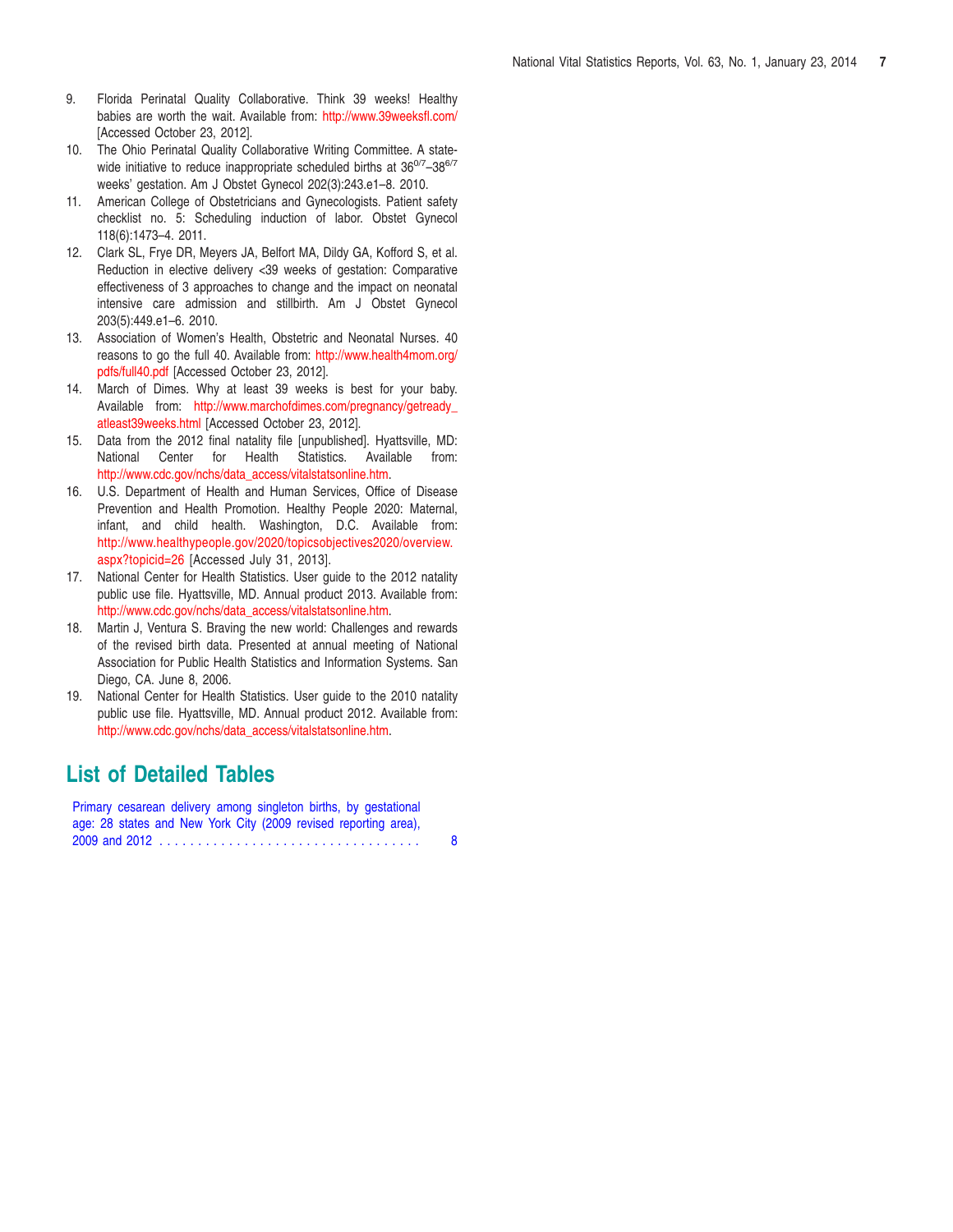|                                               | Gestational age      |      |          |      |              |      |              |      |              |      |              |      |                   |      |
|-----------------------------------------------|----------------------|------|----------|------|--------------|------|--------------|------|--------------|------|--------------|------|-------------------|------|
|                                               | Under 37 weeks       |      | 37 weeks |      | 38 weeks     |      | 39 weeks     |      | 40 weeks     |      | 41 weeks     |      | 42 weeks and over |      |
| Area                                          | 2012                 | 2009 | 2012     | 2009 | 2012         | 2009 | 2012         | 2009 | 2012         | 2009 | 2012         | 2009 | 2012              | 2009 |
|                                               | Percent <sup>1</sup> |      |          |      |              |      |              |      |              |      |              |      |                   |      |
| Total for 2009 reporting area $\ldots \ldots$ | <b>+30.5</b>         | 29.9 | $+21.7$  | 22.2 | $+19.3$      | 21.2 | <b>t20.9</b> | 21.0 | †19.4        | 20.3 | $+22.7$      | 23.2 | $+21.5$           | 22.2 |
| California                                    | <b>t29.0</b>         | 27.6 | 19.0     | 18.9 | <b>t16.9</b> | 18.2 | <b>t18.9</b> | 18.6 | <b>t18.4</b> | 19.1 | 22.8         | 22.5 | 20.9              | 21.0 |
| Colorado.<br>.                                | 26.1                 | 26.0 | 18.1     | 18.8 | $+15.1$      | 16.4 | 17.2         | 17.5 | 15.5         | 15.9 | 18.2         | 18.6 | 17.7              | 17.2 |
| Delaware.                                     | $+23.6$              | 30.4 | 19.3     | 22.9 | 17.7         | 19.1 | 20.7         | 20.1 | 20.3         | 21.1 | 23.3         | 26.0 | 23.3              | 25.2 |
| Florida<br>.                                  | 34.6                 | 34.1 | 26.6     | 27.1 | $+25.2$      | 27.6 | 26.6         | 26.8 | <b>+24.4</b> | 25.7 | 26.5         | 26.4 | 26.2              | 26.6 |
| Georgia<br>.                                  | <b>+31.0</b>         | 29.5 | 22.4     | 22.2 | <b>+20.0</b> | 22.1 | <b>t22.4</b> | 23.2 | <b>t20.8</b> | 22.0 | 24.2         | 25.5 | 122.4             | 24.6 |
| Idaho<br>.                                    | 24.7                 | 25.3 | 15.7     | 16.4 | 12.5         | 13.3 | $+12.2$      | 13.6 | 13.7         | 12.7 | <b>†19.9</b> | 16.3 | 14.2              | 15.8 |
| Indiana                                       | <b>+32.0</b>         | 29.7 | $+20.7$  | 22.3 | 20.0         | 20.3 | 19.9         | 19.8 | 17.9         | 18.7 | 20.4         | 21.3 | 20.2              | 20.7 |
| lowa.<br>.                                    | 28.5                 | 27.3 | 20.0     | 19.5 | 16.6         | 17.1 | 18.4         | 18.1 | 17.4         | 17.9 | 21.3         | 21.3 | 19.9              | 21.1 |
| Kansas<br>.                                   | 28.2                 | 27.9 | 19.8     | 19.4 | <b>t16.9</b> | 18.8 | 18.5         | 18.2 | <b>t16.5</b> | 17.7 | 20.6         | 21.3 | 18.5              | 19.0 |
| Kentucky<br>.                                 | 32.5                 | 32.4 | 23.9     | 25.3 | $+22.1$      | 23.8 | 24.1         | 24.1 | $+21.4$      | 23.2 | 24.5         | 25.1 | 23.8              | 25.1 |
|                                               | 29.8                 | 29.8 | 22.2     | 22.9 | $+20.1$      | 21.2 | 22.2         | 21.8 | 20.2         | 20.2 | 24.0         | 23.8 | 22.2              | 23.1 |
|                                               | 33.1                 | 33.1 | 22.3     | 20.7 | 18.9         | 20.4 | 19.0         | 20.7 | 19.1         | 17.6 | 21.8         | 22.4 | 19.1              | 20.6 |
| Nebraska<br>.                                 | 30.1                 | 28.5 | 21.3     | 20.9 | $+17.0$      | 19.3 | 18.6         | 18.9 | 17.5         | 18.6 | $+18.0$      | 21.0 | 20.5              | 20.9 |
| New Hampshire                                 | 29.0                 | 29.5 | 22.0     | 21.9 | 19.0         | 20.9 | 22.1         | 21.4 | 16.7         | 18.1 | 23.3         | 21.0 | 21.9              | 23.2 |
| New Mexico                                    | 26.4                 | 26.8 | 19.4     | 18.2 | $+15.2$      | 17.1 | 16.8         | 15.7 | 15.2         | 14.3 | 16.7         | 15.5 | 15.0              | 14.7 |
| New York <sup>2</sup><br>.                    | $+30.3$              | 31.8 | 22.2     | 23.4 | <b>t19.4</b> | 21.9 | 21.8         | 22.0 | <b>t19.6</b> | 21.3 | 24.3         | 25.1 | 121.8             | 24.3 |
| New York City.                                | 32.1                 | 32.4 | $+23.9$  | 25.5 | $+20.3$      | 23.6 | $+22.5$      | 24.5 | $+21.3$      | 23.9 | $+25.1$      | 26.2 | 23.8              | 23.7 |
| North Dakota                                  | $+25.0$              | 31.0 | 20.1     | 16.4 | 16.0         | 18.0 | 17.6         | 18.1 | 15.9         | 17.5 | 20.1         | 22.9 | 16.4              | 19.0 |
| Ohio<br>.                                     | 28.6                 | 28.2 | 20.0     | 20.7 | <b>t16.8</b> | 18.9 | 19.2         | 19.5 | $+18.3$      | 19.2 | 21.9         | 22.6 | $+19.2$           | 20.7 |
| Oregon.                                       | 28.5                 | 30.2 | 19.6     | 21.4 | $+17.1$      | 19.3 | $+17.0$      | 19.2 | $+15.5$      | 17.4 | 19.5         | 21.0 | 19.7              | 20.6 |
| Pennsylvania                                  | <b>†30.6</b>         | 29.4 | 21.3     | 21.3 | <b>t18.6</b> | 20.2 | 21.0         | 21.3 | 18.8         | 19.2 | 122.2        | 23.9 | $+20.9$           | 22.4 |
| South Carolina                                | 31.3                 | 30.6 | 23.0     | 24.2 | 121.4        | 23.4 | 24.2         | 24.4 | 22.9         | 23.9 | 24.9         | 25.3 | 23.8              | 25.4 |
| South Dakota                                  | 24.2                 | 26.3 | 14.3     | 15.9 | 14.8         | 16.1 | 14.2         | 13.3 | 14.4         | 15.1 | 16.8         | 17.3 | 16.4              | 18.9 |
| Tennessee                                     | 30.5                 | 29.6 | 21.8     | 22.4 | 21.6         | 22.1 | 22.2         | 22.2 | 22.1         | 22.5 | 23.5         | 24.9 | 22.9              | 22.7 |
| Texas<br>.                                    | <b>+32.6</b>         | 31.8 | 124.3    | 25.0 | $+22.3$      | 24.2 | $+23.2$      | 22.7 | †21.5        | 22.2 | $+23.1$      | 24.1 | 23.0              | 22.7 |
|                                               | 23.9                 | 22.1 | $+13.2$  | 15.8 | $+10.8$      | 13.1 | $+10.6$      | 13.3 | $+11.2$      | 13.1 | 15.7         | 16.7 | $+12.4$           | 16.5 |
| Vermont<br>.                                  | 24.4                 | 27.1 | 20.1     | 17.4 | 16.6         | 16.9 | 19.3         | 19.6 | 15.6         | 15.0 | 18.9         | 21.1 | 18.5              | 23.5 |
| Washington                                    | 27.7                 | 28.0 | 21.2     | 19.8 | $+17.1$      | 19.4 | 19.5         | 19.7 | $+16.3$      | 17.5 | 21.4         | 22.1 | 20.2              | 20.4 |
| Wyoming. $\dots$                              | 24.9                 | 26.8 | 20.1     | 18.6 | 16.1         | 17.8 | 16.4         | 16.7 | 17.7         | 17.0 | $+22.7$      | 15.9 | 21.6              | 20.0 |

<span id="page-7-0"></span>

|  |  |  |  | Table. Primary cesarean delivery among singleton births, by gestational age: 28 states and New York City (2009 revised reporting area), 2009 and 2012 |  |  |  |  |  |  |
|--|--|--|--|-------------------------------------------------------------------------------------------------------------------------------------------------------|--|--|--|--|--|--|
|  |  |  |  |                                                                                                                                                       |  |  |  |  |  |  |

† Difference from 2009 significant at *p* <sup>=</sup> 0.05.

1Primary cesarean rate is the number of births to women having <sup>a</sup> cesarean delivery per <sup>100</sup> births to women without <sup>a</sup> previous cesarean.

<sup>2</sup>Excludes New York City.

NOTES: Data exclude 22 states (not listed) for which method of delivery data in 2009 are based on the 1989 revision of the U.S. Standard Certificate of Live Birth; primary cesarean data are not comparable with data based o Standard Certificate of Live Birth. Gestational age is based on completed weeks of gestation.

SOURCE: CDC/NCHS, National Vital Statistics System.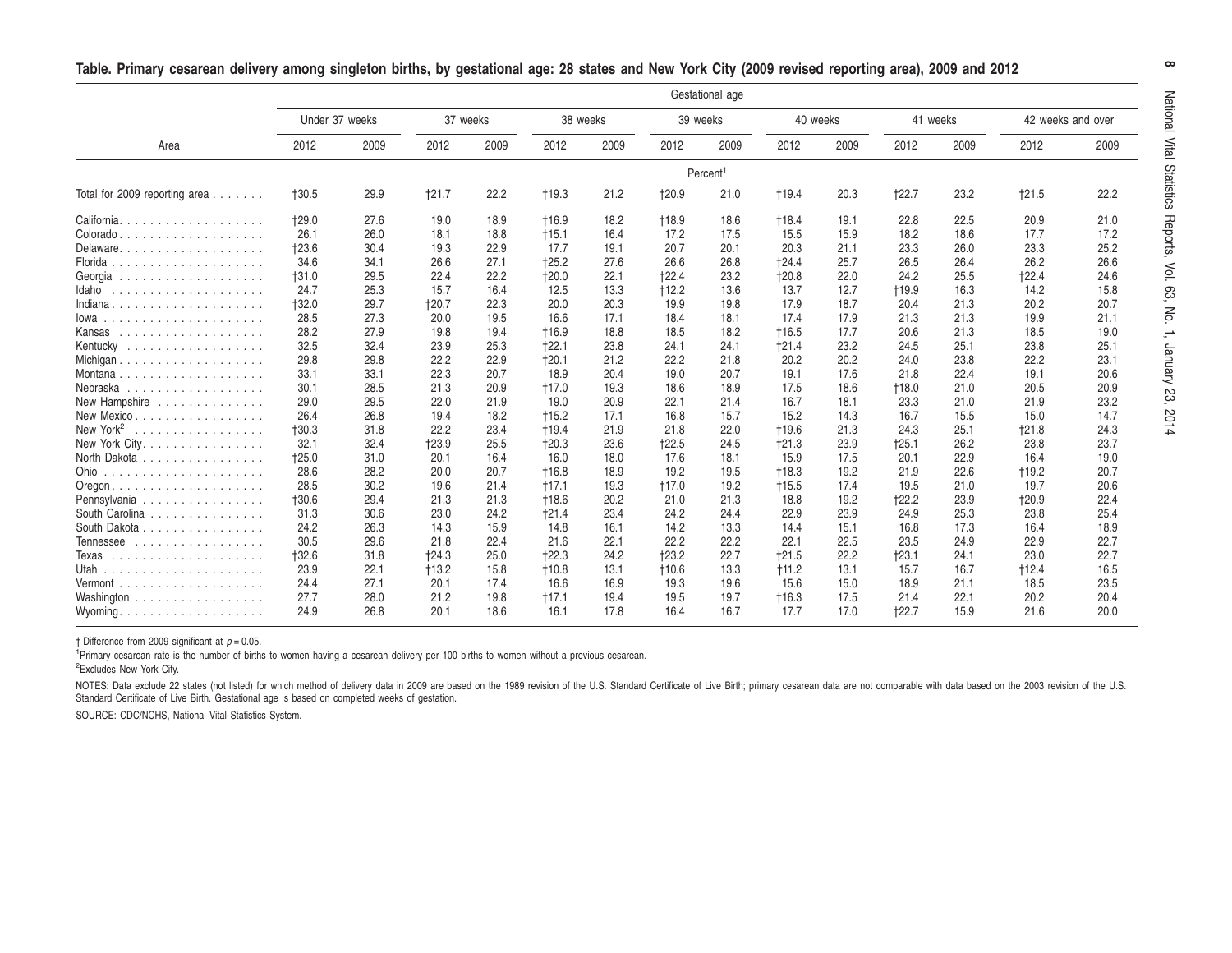# <span id="page-8-0"></span>**Technical Notes**

#### **Sources of data**

Data for 2006 and 2009 are based on 100% of births to residents of the reporting areas that implemented the 2003 U.S. Standard Certificate of Live Birth by January 1, 2006, and for 2009 and 2012 on reporting areas that implemented the 2003 revision by January 1, 2009 (data in the ba[ckground](#page-9-0) Table on page 10 are based on 100% of births to residents of the reporting areas that implemented the 2003 revision by January 1 of each year during 2006–2012). Data for 2012 are based on 100% of 2012 births. [Table](#page-2-0) A shows the revised reporting area for each year. New York City and the state of New York are separate reporting areas and shown separately because they implemented the 2003 revision in different years.

#### **Generalizability of data**

Because births in the revised reporting area are not a random sample of all births, the findings are not generalizable to the entire United States. Of note, the race and Hispanic origin distributions of births for the 36-state and District of Columbia reporting area are substantively different from those for the entire United States. In particular, Hispanic groups are overrepresented in these data, whereas non-Hispanic white and non-Hispanic black are underrepresented. Further, the composition of the Hispanic population in the reporting area differs from that of the United States, with relatively more births to Mexican and Cuban women and fewer births to Puerto Rican and Central and South American women; see Table D in *User Guide to the 2012 Natality Public Use File* (17).

### **Primary cesarean delivery**

Information on the method of delivery is reported on both the 2003 U.S. Standard Certificate of Live Birth and the 1989 U.S. Standard Certificate of Live Birth. However, the format and wording of the ''method of delivery'' item on the 2003 revised standard certificate differs from that of the unrevised standard certificate. The unrevised item asks a direct question on whether the birth was vaginal, vaginal birth after cesarean delivery (VBAC), or a primary or repeat cesarean delivery. In contrast, the revised ''method of delivery'' item asks if the final route of delivery was a vaginal (with or without forceps or vacuum assistance) or a cesarean delivery. Information on the type of vaginal (vaginal or VBAC) or cesarean (repeat or primary) delivery is calculated from the response to a question under a different item, ''Risk factors in this pregnancy,'' which asks if the mother had a previous cesarean delivery. As a result of these changes, although the data on total cesarean deliveries appear to be comparable between revisions, information on type of vaginal or cesarean delivery is not. In brief, rates based on data from the revised certificates are substantially higher for VBACs and primary cesareans, and lower for repeat cesareans, than rates based on data from unrevised certificates (18). Accordingly, data on VBAC, primary, and repeat cesarean deliveries are not directly comparable between revisions, and since 2005, they have been presented separately for revised and unrevised reporting areas.

Primary cesarean delivery rates are computed by using the information on vaginal and cesarean deliveries from the ''method of delivery'' item as well as information on whether the mother had a previous cesarean from the ''risk factors in this pregnancy'' item. The primary cesarean rate relates the number of women having a first cesarean delivery to all women giving birth who have never had a cesarean delivery. The denominator for the primary cesarean rate includes the sum of primary cesareans and vaginal births without previous cesarean.

#### **Gestational age**

Gestational age is primarily determined by the interval between the first day of the mother's last normal menstrual period (LMP) and the date of birth. The clinical or obstetric estimate of gestation is substituted where the LMP is missing or inconsistent with birthweight; see the user guide (17) for more details.

# **Random variation and significance testing for natality data**

For information and discussion on random variation and significance testing for natality data, see *User Guide to the 2010 Natality Public Use File* (19).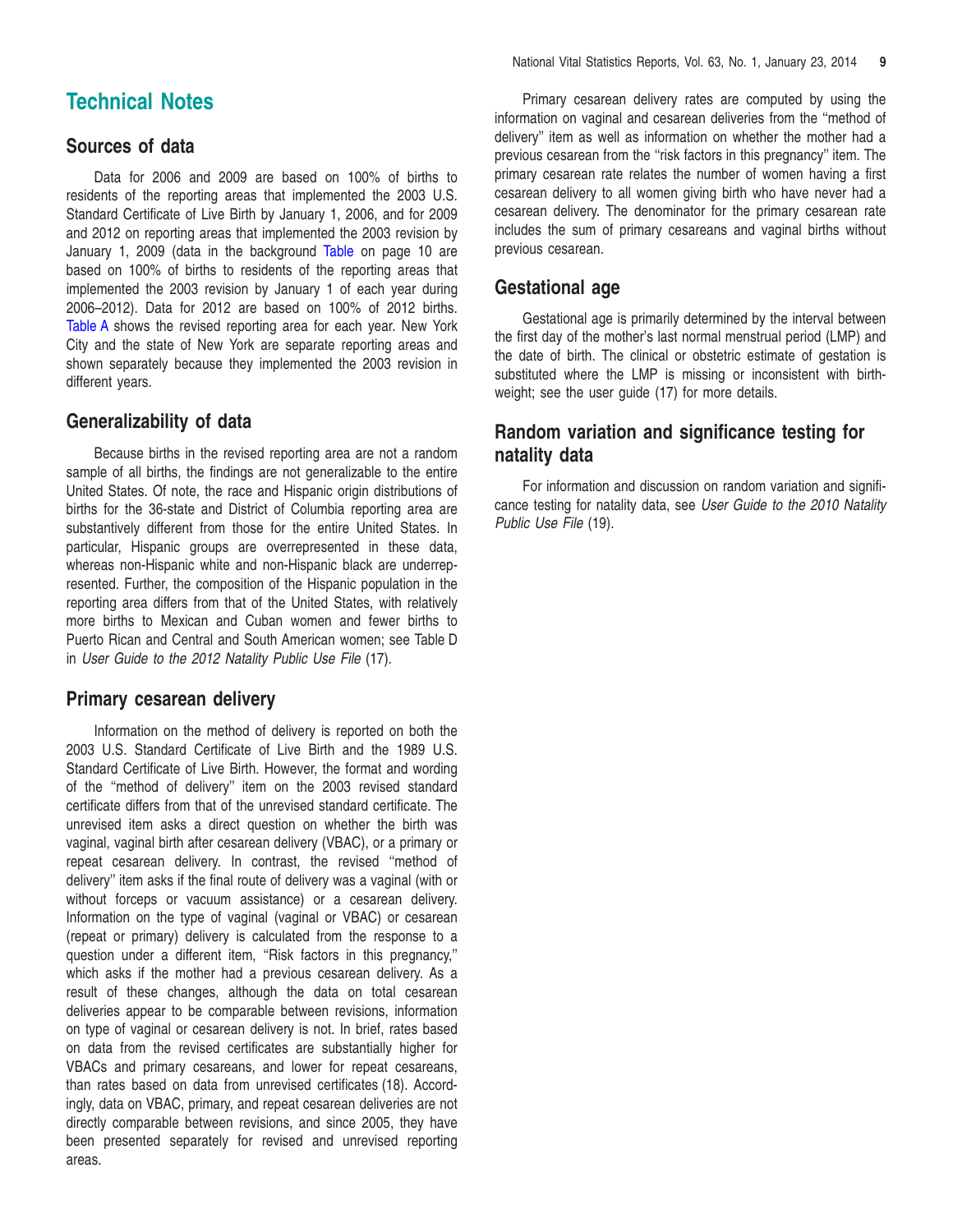#### <span id="page-9-0"></span>Table. Primary cesarean delivery among singleton births: 38 states, New York City, and District of Columbia, 2006–2012

[By place of residence]

| Area                                                 | 2012         | 2011                 | 2010                 | 2009                 | 2008                 | 2007                 | 2006                 |
|------------------------------------------------------|--------------|----------------------|----------------------|----------------------|----------------------|----------------------|----------------------|
|                                                      |              |                      |                      | Percent <sup>1</sup> |                      |                      |                      |
| California                                           | 19.8         | 19.8                 | 19.9                 | 19.9                 | <b>†19.8</b>         | <b>t19.6</b>         | 19.3                 |
|                                                      | 17.4         | 17.1                 | †17.4                | 17.9                 | 17.9                 | 18.2                 | $\sim$ $\sim$ $\sim$ |
| Delaware.                                            | 20.9         | 20.4                 | $+20.8$              | $+22.4$              | 20.4                 | 20.0                 | 19.6                 |
| District of Columbia                                 | 24.9         | 125.6                | 24.2                 | $\sim$ $\sim$ $\sim$ | $\sim$ $\sim$ $\sim$ | $\omega \sim \omega$ | $\omega \sim \omega$ |
|                                                      | 26.9         | 27.1                 | 127.2                | 27.5                 | $+27.3$              | <b>t27.0</b>         | $+26.2$              |
|                                                      | 22.7         | $+22.8$              | 23.4                 | 23.6                 | 23.5                 | $\sim$ $\sim$ $\sim$ | $\sim$ $\sim$ $\sim$ |
| Idaho                                                | 14.7         | 14.4                 | 14.9                 | 14.9                 | 15.1                 | 14.8                 | 14.5                 |
| Illinois $\ldots \ldots \ldots \ldots \ldots \ldots$ | 20.8         | $+20.8$              | 21.2                 | $\sim$ $\sim$ $\sim$ | $\sim$ $\sim$ $\sim$ | $\sim$ $\sim$ $\sim$ | $\sim$ $\sim$ $\sim$ |
| Indiana                                              | 20.7         | 20.7                 | 20.6                 | 21.0                 | 20.9                 | 20.9                 | $- - -$              |
|                                                      | 19.3         | 19.1                 | 19.1                 | $+19.3$              | $+18.2$              | 19.7                 | $\sim$ $\sim$ $\sim$ |
|                                                      | 19.0         | 19.4                 | 19.6                 | 19.4                 | 19.8                 | 19.8                 | 19.8                 |
| Kentucky                                             | 24.2         | 24.5                 | †24.4                | 25.1                 | 24.7                 | 24.9                 | †25.2                |
|                                                      | <b>t26.9</b> | 27.6                 | $\sim$ $\sim$ $\sim$ | $\sim$ $\sim$ $\sim$ | $\sim$ $\sim$ $\sim$ | $\sim$ $\sim$ $\sim$ | $\sim$ $\sim$ $\sim$ |
| Maryland                                             | 24.2         | 24.6                 | 24.9                 | $  -$                | $  -$                | $\sim$ $\sim$ $\sim$ | $\sim$ $\sim$ $\sim$ |
| Massachusetts                                        | 21.7         | $\sim$ $\sim$ $\sim$ | $\omega \sim \omega$ | .                    | $\sim$ $\sim$ $\sim$ | $\sim$ $\sim$ $\sim$ | $\sim$ $\sim$ $\sim$ |
| Michigan                                             | 22.4         | 22.6                 | 22.9                 | 122.6                | 22.1                 | $\sim$ $\sim$ $\sim$ | $\sim$ $\sim$ $\sim$ |
| Minnesota                                            | 18.0         | $\sim$ $\sim$ $\sim$ | $\omega \sim \omega$ | $\sim$ $\sim$ $\sim$ | $\sim$ $\sim$ $\sim$ | $\sim$ $\sim$ $\sim$ | $\sim$ $\sim$ $\sim$ |
|                                                      | 21.4         | $+21.2$              | 21.8                 | $\sim$ $\sim$ $\sim$ | $\sim$ $\sim$ $\sim$ | $\sim$ $\sim$ $\sim$ | $\sim$ $\sim$ $\sim$ |
| Montana                                              | <b>t20.8</b> | <b>+19.4</b>         | 21.1                 | 21.2                 | 21.5                 | $ -$                 | $\sim$ $\sim$ $\sim$ |
| Nebraska                                             | 19.4         | 19.4                 | 19.8                 | 20.2                 | 20.1                 | <b>t19.5</b>         | 18.5                 |
|                                                      | $+23.5$      | 122.4                | 23.7                 | $\sim$ $\sim$ $\sim$ | $\sim$ $\sim$ $\sim$ | $\sim$ $\sim$ $\sim$ | $\sim$ $\sim$ $\sim$ |
| New Hampshire                                        | 21.0         | 20.9                 | 20.6                 | 21.2                 | 22.2                 | 22.3                 | 121.6                |
| New Mexico                                           | $+17.3$      | 16.5                 | <b>t16.2</b>         | 17.0                 | 17.3                 | $\omega \sim \omega$ | $\sim$ $\sim$ $\sim$ |
| New York <sup>2</sup>                                | $+22.0$      | 122.4                | 23.0                 | 23.3                 | 23.0                 | $+22.8$              | <b>t25.0</b>         |
| New York City.                                       | 23.2         | $+23.4$              | $+24.5$              | $+25.3$              | 26.2                 | $\sim$ $\sim$ $\sim$ | $\sim$ $\sim$ $\sim$ |
| North Carolina.                                      | 21.3         | 21.1                 | $\omega \sim \omega$ | $\sim$ $\sim$ $\sim$ | $\omega \sim \omega$ | $\sim$ $\sim$ $\sim$ | $\sim$ $\sim$ $\sim$ |
| North Dakota                                         | 17.9         | 17.7                 | $+17.5$              | $+19.3$              | 18.0                 | 18.2                 | 18.5                 |
|                                                      | <b>+19.8</b> | 20.2                 | $+20.2$              | 20.6                 | 20.6                 | 20.4                 | 20.6                 |
| Oklahoma                                             | $+21.2$      | $+22.1$              | 22.7                 | $\sim$ $\sim$ $\sim$ | $\sim$ $\sim$ $\sim$ | $\sim$ $\sim$ $\sim$ | $\sim$ $\sim$ $\sim$ |
| Oregon. $\ldots$ .                                   | 18.2         | <b>+18.4</b>         | $+19.4$              | 20.2                 | 20.5                 | $\sim$ $\sim$ $\sim$ | $\sim$ $\sim$ $\sim$ |
| Pennsylvania                                         | 21.1         | 20.9                 | $+21.2$              | $+21.7$              | 21.1                 | 20.8                 | <b>t20.8</b>         |
| South Carolina                                       | $+24.3$      | 23.8                 | <b>t24.2</b>         | $+25.0$              | 24.0                 | <b>t23.6</b>         | 23.0                 |
| South Dakota                                         | 15.6         | <b>t14.9</b>         | 16.1                 | 16.3                 | 16.5                 | <b>t16.8</b>         | 17.9                 |
| Tennessee                                            | 23.0         | $+22.8$              | 23.7                 | $+23.3$              | 23.8                 | 24.0                 | 124.1                |
|                                                      | 23.8         | 23.8                 | 123.8                | $+24.3$              | <b>t23.9</b>         | 23.5                 | 23.3                 |
|                                                      | 12.5         | $+12.6$              | +13.2                | 14.7                 | $\sim$ $\sim$ $\sim$ | $\sim$ $\sim$ $\sim$ | $\sim$ $\sim$ $\sim$ |
|                                                      |              |                      |                      |                      |                      |                      |                      |
|                                                      | 18.2         | 18.3                 | 18.3<br>20.1         | 19.1<br>$+20.2$      | 18.3<br>20.8         | 18.0<br>20.7         | 17.4<br>20.4         |
| Washington                                           | 19.5         | $+19.3$              |                      | $\sim$ $\sim$ $\sim$ |                      |                      |                      |
| Wisconsin                                            | 17.0         | 16.9                 | $\sim$ $\sim$ $\sim$ |                      | $\sim$ $\sim$ $\sim$ | $\sim$ $\sim$ $\sim$ | $\sim$ $\sim$ $\sim$ |
| Wyoming                                              | 18.5         | 17.4                 | 18.6                 | $+18.2$              | 16.7                 | 16.9                 | 16.7                 |

- - - Data not available; data reported using 1989 U.S. Standard Certificate of Live Birth.

† Difference from previous year significant at *p* = 0.05.

<sup>1</sup>Primary cesarean rate is the number of births to women having a cesarean delivery per 100 births to women without a previous cesarean.

2 Excludes New York City.

NOTE: Data exclude 12 states (not listed) for which method of delivery data are based on the 1989 revision of the U.S. Standard Certificate of Live Birth; primary cesarean data are not comparable with those based on the 2003 revision of the U.S. Standard Certificate of Live Birth.

SOURCE: CDC/NCHS, National Vital Statistics System.